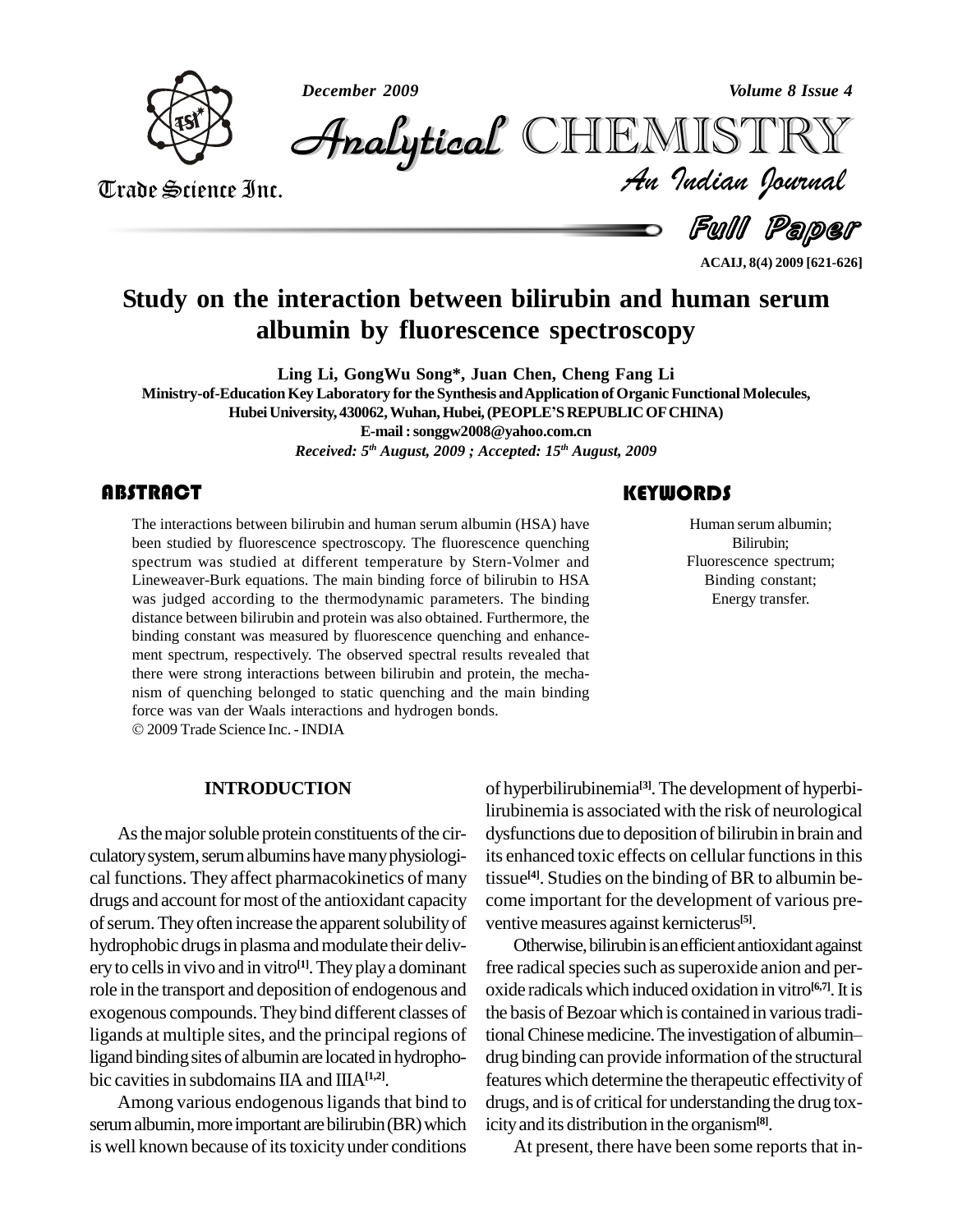# Full Paper

vestigate the binding of proteinsto ligands by various techniques<sup>[9-15]</sup>. It has been known that bilirubin binds was tightly to the primary binding site (at or near loop 4 in subdomain IIA) in serum albumin<sup>[1,16]</sup>. The binding of leng BR to albumin is stabilized by various non-covalent forces such as salt linkages, hydrogen bonds, van der Waals attractions and hydrophobic interactions **[17]**.

In this paper, the binding reactions of bilirubin and HSA were studied in detail by the technique of fluorescence. The binding constant, binding mode, binding distant as well as the quenching mode for the first binding site between HSA and BR was measured by fluorescence quenching method. The binding constant was also obtained by fluorescence enhancement method.

# **EXPERIMENTAL**

#### **Apparatus**

The fluorescence spectrum and the intensity of fluorescence were measured with a Shimadzu RF-540 spectrofluorometer (Kyoto, Japan). The absorption spectra were performed on a Perkin-Elmer lambda 17 UV/VIS spectrophotometer (P-E Co., America). A WH-2 vortex mixer (Huxi Instrumental Co., China) was  $60$ used to blend the solution.

#### **Reagents**

All reagents for synthesis were of analytical-reagent grade. Bilirubin stock solution was prepared in ultra sonic bath by dissolving power (Fluka Chemika) in a<br>small quantity of 5.0 mmol  $I^{-1}$  NaOH solution, and was small quantity of 5.0 mmol  $L$ <sup>1</sup> NaOH solution, and was ultimately diluted to 0.2 mmol L<sup>-1</sup>. The stock solution of<br>HSA was prepared by dissolving commercially pur-<br>chased HSA (Sigma) in doubly distilled water at 0-4°C. HSA was prepared by dissolving commercially pur- The working solution of human serum albumin was 1.0  $10 + 1$ <br>The working solution of human serum albumin was 1.0  $10 + 300$ gL -1 .Tris(hydroxymethyl) aminomethane -HClsolution (pH 7.0) was used to control the acidity. Doubly distilledwaterwas used throughout.

### **Fluorescence spectrum**

volumetric flask. The mixture was diluted to 12.5 mL **Indian**<br>*I* started a were measured a were measured<br>**I** Scanning the<br>*I ISTRY* Appropriate working solution of human serum al bumin and bilirubin solution were added to a 25 mL with doubly distilled water and vortexes. The fluorescence quenching spectra were measured by exciting BR-HSA at 288 nm, and scanning through the wave-

CHEMISTRY

length range 300-400 nm and the maximum wavelength was at 340 nm. The emission spectra of the fluores cence enhancement titration were recorded in the wavelength range 500-600 nm by exciting the BR-albumin complex at 446 nm. The excitation and emission slits were 5 and 10 nm, respectively.

## **RESULTSAND DISCUSSION**

#### **Fluorescence quenching studies**

The fluorescence spectra of HSA and its decreased fluorescence intensity quenching by BR were shown in Figure 1. The maximum excitation and emission wavelengths were at 288 and 340 nm, respectively. In the present of BR, the fluorescence intensity of HSA could be quenched. As the concentrations of bilirubin in creased, the quenching degree increased. This result suggested that the HSA conformation was changed by BR, HSA and bilirubin might form compound, and intermolecular energy transfer occurred between BR and HSA.



**1.50, 1.50, 1.50, 1.50, 2.10, 2.40, 3.00**  $\mu$ mol **L**<sup>-1</sup> *C***<sub>BR</sub><sup>:</sup> (a**  $\rightarrow$  **j): 0.000, <b>1.50,** 1.80, 2.10, 2.40, 3.00  $\mu$ mol **L**<sup>-1</sup>

#### **Figure** 1 **: Fluorescence spectra** of **HSA** with different **concentration ofBR.**

Fluorescence quenching includes dynamic and static quenching. They were differentiated by the fluorescence results at different temperatures. In order to judge the type of quenching, the procedure was firstly assumed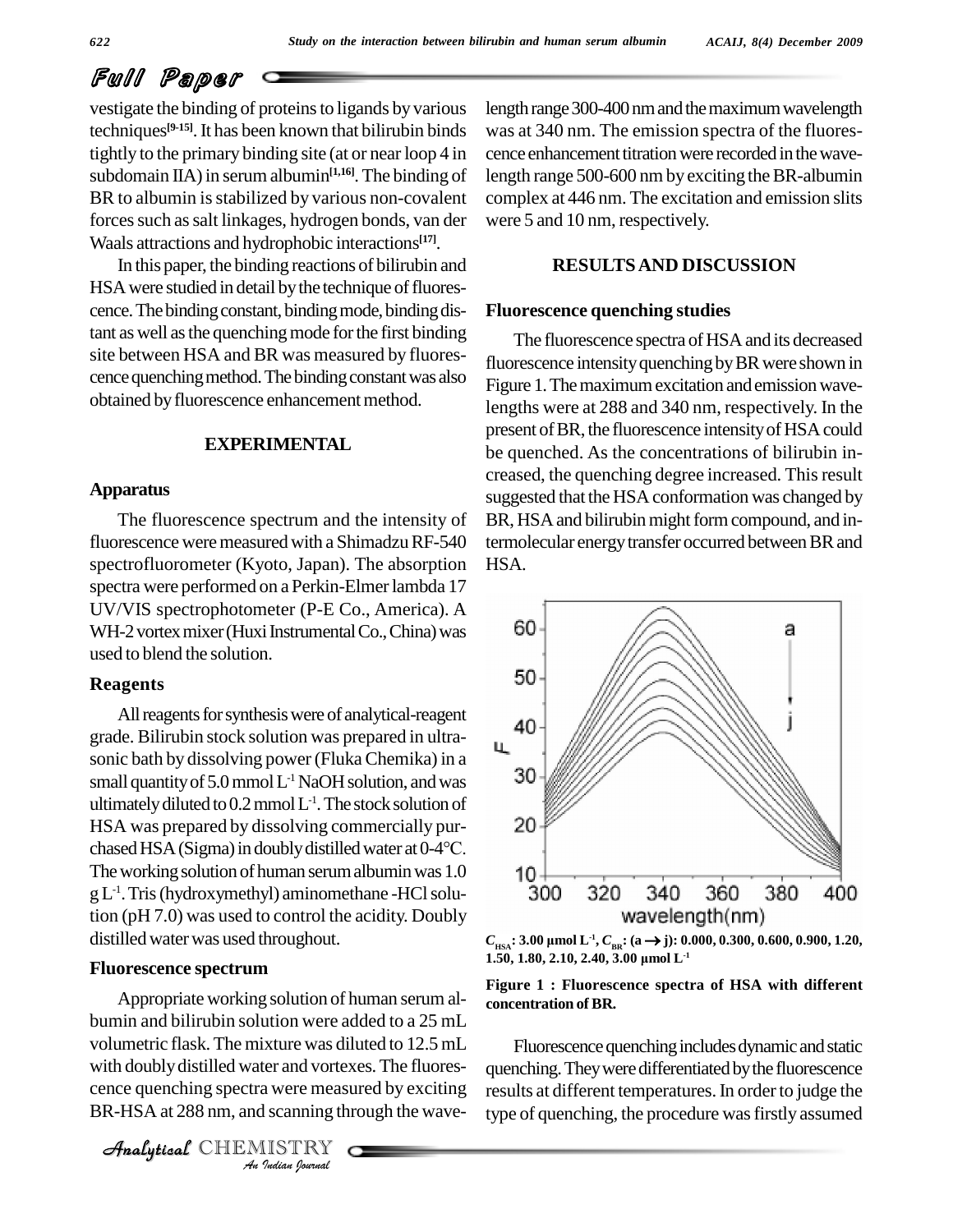to be dynamic quenching **[18]** which can be described by the Stern-Volmer equation:<br> $F_{\theta}/F = 1 + K_{\theta} \tau_{\theta}[Q] = 1 + K_{\theta} [Q]$ 

$$
F_{0}/F = 1 + K_{q} \tau_{0} [Q] = 1 + K_{sv} [Q]
$$
 (1)

where,  $F_0$  and  $F$  are the fluorescence intensities in the absence  $F_0/F = I + K_q F_0 [Q] = I + K_{sv} [Q]$  (1)<br>where,  $F_0$  and F are the fluorescence intensities in the absence the r<br>and presence of the quencher, respectively.  $\tau_0$  is the average ated lifetime of molecule without quencher and  $K_q$  is quenching It sug rate constant of bimolecule.  $K_{\rm sv}$  is the Stern-Volmer quenching to the constant, [Q] is the concentration of the quencher. The Stern- Volmer graph was shown in Figure 2, under the condition of various temperatures, and  $K_q$ ,  $K_{\text{sv}}$  were shown in TABLE 1.





**TABLE1 :Binding parameters of HSAwithBR at different temperature**

| Protein    |     | $K_{\rm sv}$                  | $K_{\alpha}$                            |                                                        |     |
|------------|-----|-------------------------------|-----------------------------------------|--------------------------------------------------------|-----|
|            | Æ   | $/(L \mod 1)$                 | /(L mol <sup>-1</sup> s <sup>-1</sup> ) | $\frac{I(\mathbf{L} \text{ mol}^1)}{1.28 \times 10^6}$ |     |
| <b>HSA</b> | 301 | $2.30\times10^5$              | $2.30\times10^{13}$                     |                                                        |     |
| <b>HSA</b> | 311 | 5.38 $\times$ 10 <sup>4</sup> | $5.38 \times 10^{12}$                   | $1.52 \times 10^6$                                     | HS. |

As shown in Figure 2, the term,  $F_p/F$ , linearly increased with increasing the concentration of quencher. The quenching efficient of HSA fluorescence by BR underwent an intense decrease with increasing temperature. This indicated the static quenching interaction between BR and HSA, because the quenching rate constants decrease with increasing temperature for the static dynamic quenching<sup>[18]</sup>. Since the fluorescence lifetime ing an of biomacromolecule is  $10<sup>8</sup>$  s, the quenching rate con-

stant can be obtained by the slope  $(K_q = K_{sv}/\tau_0)$ . Maxi-<br>mum scatter collision quenching constant of quencher<br>to biomacromolecule is  $2.0 \times 10^{10}$ Lmol<sup>-1</sup> s<sup>-1</sup>. Obviously,  $^{10}$ Lmol<sup>-1</sup> s<sup>-1</sup>. Obviously, the rate constant of protein quenching procedure initi ated by BR was greater than *K*q of scatter procedure. It suggested that the static quenching was attributable to the formation of a non-fluorescence ground state complex between BR and HSA.

The static quenching follows the Lineweaver-Burk relationship:

$$
(F_0 - F)^{-1} = F_0^{-1} + K^{-1} F_0^{-1} [Q]^{-1}
$$
 (2)

where  $F_0$ ,  $F$  and [Q] are the same as formerly.  $K$  is formation constant.

Figure 3 and the formation constant *K* (shown in TABLE 1) showed that there was a strong interaction between BR and HSA. The interaction was weakened when the temperature rose.





# **Thermodynamic analysis**

the van der Waals for *Indian*<br> *I Isuggest-<br>
<i>I ISTRY*<br> *IISTRY*<br> *Indian Sournal* quenching and the reversed effect is observed for the gen bond formation, with  $\Delta H < 0$ , and  $\Delta S > 0$  suggest-According to Ross' view, the main sorts of binding **following 1 nermodynamic analysis**<br>According to Ross' view, the main sorts of binding<br>force can be judged by thermodynamic parameters ( $\Delta H$ According to Ross' view, the main sorts of binding<br>force can be judged by thermodynamic parameters ( $\Delta H$ <br>and  $\Delta S$ ). From the thermodynamic standpoint,  $\Delta H > 0$ force can be judged by thermodynamic parameters ( $\Delta H$ <br>and  $\Delta S$ ). From the thermodynamic standpoint,  $\Delta H > 0$ <br>and  $\Delta S > 0$  implies a hydrophobic interaction,  $\Delta H < 0$ and  $\Delta S$ ). From the thermodynamic standpoint,  $\Delta H > 0$ and  $\Delta S > 0$  implies a hydrophobic interaction,  $\Delta H < 0$ ing an electrostatic force<sup>[19,20]</sup>. If the temperature changes gen bond formation, with  $\Delta H < 0$ , and  $\Delta S > 0$  suggesting an electrostatic force<sup>[19,20]</sup>. If the temperature changes<br>little, the reaction enthalpy change ( $\Delta H$ ) is regarded as

CHEMISTRY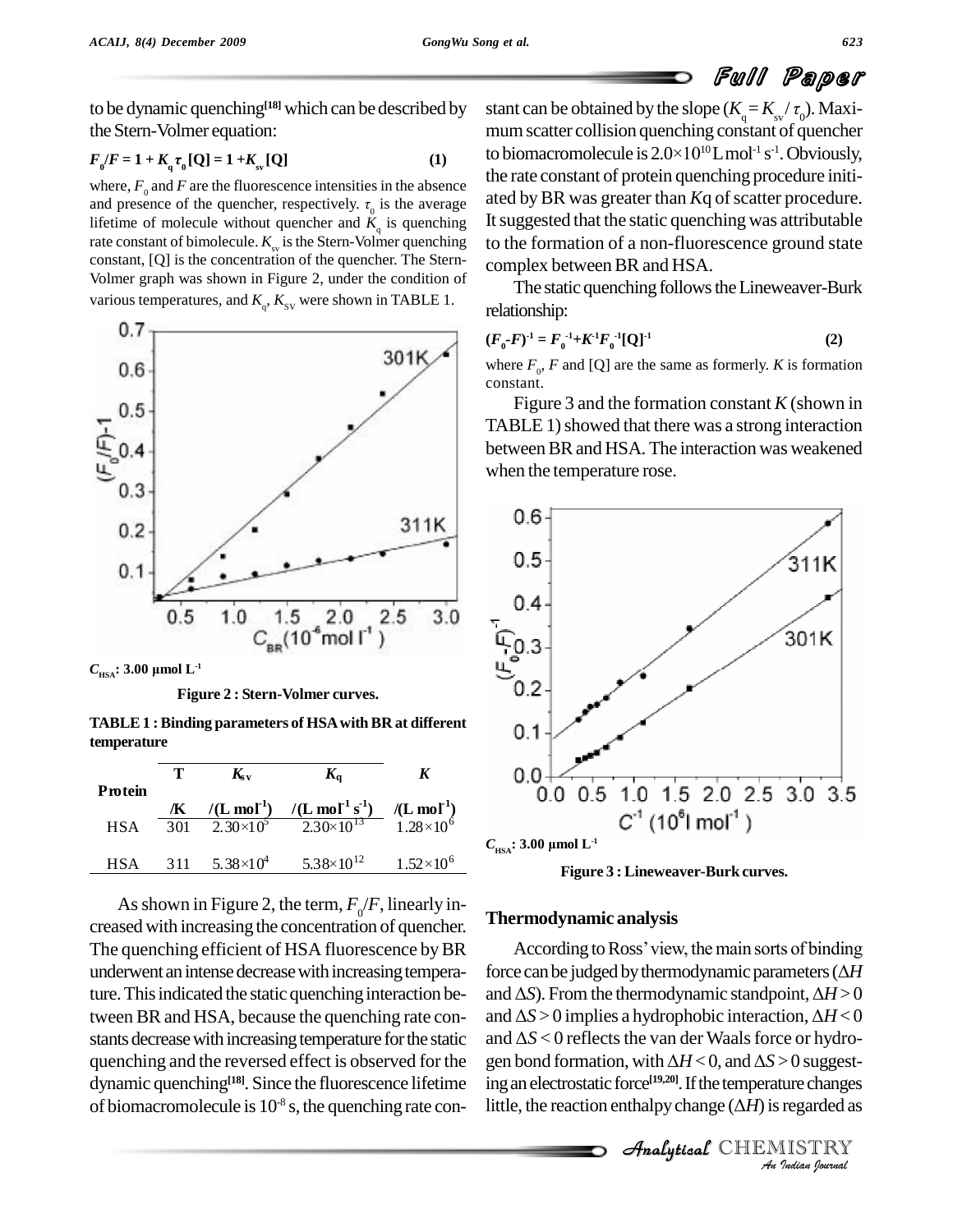$\overline{a}$ 

Ï

Full Paper

**ƒ**

a constant. Therefore, from the following equations:  
\n
$$
\ln (k_2/k_1) = (1/T_1 - 1/T_2)\Delta H/R
$$
\n(3)  
\n
$$
\Delta G = -RT \ln K
$$
\n(4)  
\n
$$
\Delta G = \Delta H - T\Delta S
$$
\n(5)

ergy change and entropy change, respectively, and can<br>be obtained. In the binding reaction between BR and<br>HSA,  $\Delta H$ ,  $\Delta G$  and  $\Delta S$  were calculated to be -113 KJ<br>E = 1be obtained. In the binding reaction between BR and mol -1 , -30.9 KJ mol -1 and -273 J mol -1 K-1 . The nega-HSA,  $\Delta H$ ,  $\Delta G$  and  $\Delta S$  were calculated to be -113 KJ mol<sup>-1</sup>, -30.9 KJ mol<sup>-1</sup> and -273 J mol<sup>-1</sup> K<sup>-1</sup>. The negative values of free energy( $\Delta G$ ) supported the assertion that the binding process was spontaneous. The negative enthalpy ( $\Delta H$ ) and entropy ( $\Delta S$ ) values of the interaction of BR and HSA indicated that the binding was  $\frac{1}{2}$  m. Under these experimental conditions, we found  $R_0$ mainly enthalpy-driven and the entropywas unfavor able forit.Itsuggested that van derWaalsinteractions and hydrogen bonds played major role in the reaction<sup>[20]</sup>, amiable for it. It suggested that van der Waals interactions  $= 0$ <br>and hydrogen bonds played major role in the reaction<sup>[20]</sup>, ani<br>which consistent with Jacobsen J. *et al.*'s earlier report **[17]**.

### **The energy transfer between BR and HSA**

According to the theory of Förster non-radiative  $\frac{1127}{2}$  (12) energy transfer<sup>[21,22]</sup>, a transfer of energy could take  $\frac{1}{2}$ place through direct electro-dynamic interaction between 10 the primarily excited molecule and its neighbors and the energy transfer will happen under the following conditions: (i) the donor can produce fluorescence light (ii)<br>fluorescence emission spectrum of the donor and  $IIV$ fluorescence emission spectrum of the donor and UV absorption spectrum of the acceptor have more overlap and (iii) the distance between the donor and the acceptor is lower than 8 nm. The energy transfer effect is related not only to the distance between the acceptor and the donor, but also to the critical energy transfer distance. The relation between these factors is:

$$
E = \frac{R_0^6}{R_0^6 + r_0^6}
$$
 (6)

where  $E$  is the energy transfer efficiency,  $R_0$  is the critical distance when the transfer efficiency is 50%,<br> $\mathbf{R}_0^6 = 8.8 \times 10^{-25} \text{ K}^2 \text{N}^{-4} \text{QJ}$ 

$$
R_0^6 = 8.8 \times 10^{-25} \text{ K}^2 \text{N}^{-4} \text{ }\Phi \text{J}
$$
 (7)

*An Indian Journal* Analyticalthe fluorescence quantum yield of the donor, *J* isthe In Eq. (7),  $K^2$  is the spatial orientation factor of the dipole,  $N$  is the index of refraction of the medium,  $\Phi$  is overlap integral of the fluorescence emission spectra of the donor and the absorption spectra of the acceptor. Therefore:

$$
\mathbf{J} = \frac{\sum \mathbf{F}(\lambda) \varepsilon(\lambda) \lambda^4 \Delta \lambda}{\sum \mathbf{F}(\lambda) \Delta \lambda}
$$
 (8)  
where  $F(\lambda)$  is the fluorescence intensity of the fluorescent

 $\Delta G = \Delta H \cdot I \Delta S$ <br> $\Delta H$ ,  $\Delta G$  and  $\Delta S$  which are enthalpy change, free en-<br> $\Delta H$ ,  $\Delta G$  and  $\Delta S$  which are enthalpy change, free en-<br>of the acceptor of wavelength  $\lambda$ , then the energy transfer effiwhere  $F(\lambda)$  is the fluorescence intensity of the fluorescent donor of wavelength  $\lambda$ ,  $\varepsilon(\lambda)$  is the molar absorption coefficient where  $F(\lambda)$  is the fluorescence intensity of the fluorescent donor of wavelength  $\lambda$ ,  $\varepsilon(\lambda)$  is the molar absorption coefficient of the acceptor of wavelength  $\lambda$ , then the energy transfer efficiency is:

ciency is:  
\n
$$
E = 1 - \frac{F}{F_0}
$$
\n(9)

The overlapping spectra of the absorption spectra of BR and the fluorescence spectra of HSA (BR: HSA =1:1) were shown in Figure 4. So *J* can be evaluated by integrating the spectra in Figure 4 for  $\lambda = 250 - 550$  $n = 5.04$  nm from Eq. (7) using  $K^2 = 2/3$ ,  $N = 1.336$ ,  $\ddot{\phi}$ = 0.15 **[23]**. At last, the distance between BR and the amino-acid residue in HSA can be evaluated from Eq. (6) where  $r = 6.42$  nm. The average distance  $r < 8$  nm, indicated that the energy transfer from HSA to BR occurred with high probability.



**Figure 4 : Overlap of the fluorescence emission spectra of HAS (a)with the absorption spectra (b) ofBR.**

#### **Analysis of binding equilibrium**

The composition of the binary complex can be deduced fromthe following formula **[24,25]**.

$$
M + nL = M Ln
$$
 (10)

$$
\log\left[\left(F_{0} - F\right)/F\right] = \log Ka + n\log\left[M\right] \tag{11}
$$

where  $M$  is the biological molecule with fluorophores,  $L$  is the quencher, MLn is the binary complex whose constant is  $Ka, F_0$ 

CHEMISTRY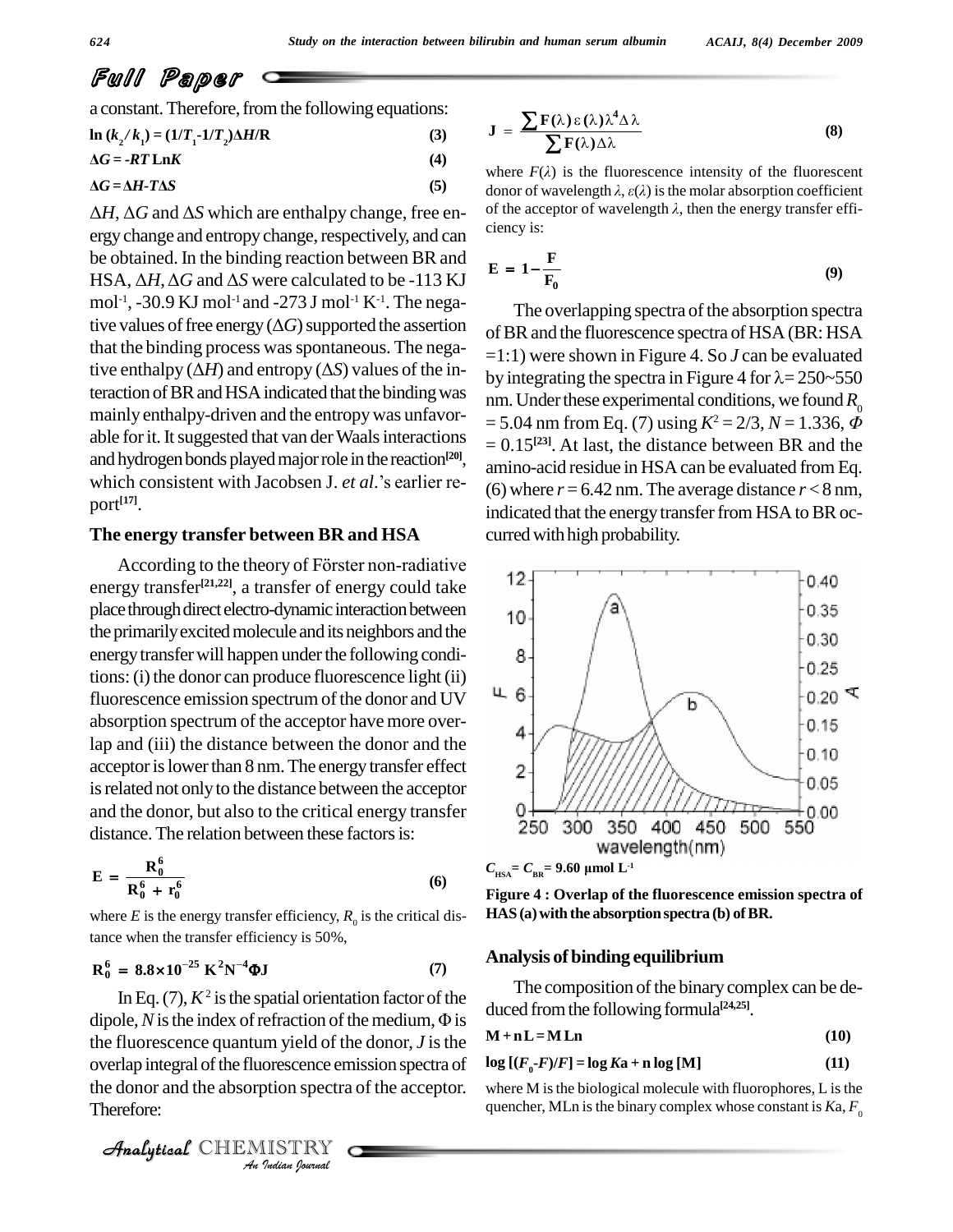is the fluorescence of the overall amount of biological mol ecules (bound and unbound), *F* is the fluorescence of un bound biological molecules. A plot of log  $[(F_0-F)/F]$  versus log [M] will give straight line with a slope of n and y-axis intercept of log *K*a.

Figure 5 was obtained by keeping the HSA con of log Ka. The S was obtained by keeping the HSA con-<br>
constant and changing the respected resolution (3.00  $\mu$ mol L<sup>-1</sup>) constant and changing the respected concentration of BR. The data were well fitted to Eq. (5) and the slope was 1.28 and the calculated resultant concentration of BR. The data were we<br>(5) and the slope was 1.28 and the calcu<br>binding constant was  $8.57\times10^6$  L mol<sup>-1</sup>.  ${}^6$  L mol<sup>-1</sup>. The coefficient 1.1 was 0.998. The results also indicated that the HSA could form a stable 1: 1.28 complex with BR.



**Figure 5 : Estimation of the composition of BR-HSA complex.** 

### **Fluorescence enhancement**

Binding of BR to albumin was also studied by fluorescence enhancing spectroscopy. Fluorescence emis-<br>sion spectra were recorded in the wavelength range 500-<br>600 nm by exciting the BR-albumin complex at 446 nm<br>and the maximum emission wavelength was 525 nm. In-<br>creasing sion spectra were recorded in the wavelength range 500-600nmbyexcitingtheBR-albumin complexat 446 nm and the maximum emission wavelength was 525 nm. In-<br>creasing concentrations of BR were added to a fixed<br>concentration of albumin (3.00 µmol L<sup>-1</sup>), which procreasing concentrations of BR were added to a fixed concentration of albumin  $(3.00 \,\mu\text{mol L}^{-1})$ , which produced an enhancement of fluorescence intensity. The BR/ albumin molar ratios were obtained between 0 and 0.9. The data were analyzed by fitting them in Scatchard<sup>[26,27]</sup> plot using the following equation:

plot using the following equation:  
\n
$$
nK_A - K_A E = \frac{E}{[BR]} = \frac{E}{(R - E)[HSA]_T}
$$
\n(12)

where *n* is the binding capacity,  $K_A$  is the association con-

stant, *E* is the fractional enhancement, [BR] is the free BR concentration,  $[{\text{HSA}}]$ <sub>r</sub> is the total albumin concentration and *R* is the BR/albumin molar ratio. The value of  $K_{\lambda}$  was obtained from the slope of a straight line plot between *E*/[BR] versus *E*.

The data of fluorescence enhancenment and the Scatchard plots were showed in Figure 6 and Figure 7, respectively. Obtained from the slope and intercept of the plots, the values of association constant and binding capacity for the first binding site were found to be the plots, the values<br>capacity for the fi<br> $1.12\times10^{7}$  L mol<sup>-1</sup>  $7$  L mol<sup>-1</sup> and 0.963, which agreed well with the results in fluorescence quenching experiments.



**1.50, 1.50, <b>1.50, 1.50, 1.50, 2.10, 2.40, 3.00**  $\mu$ mol **L**<sup>-1</sup>

**Figure 6 :Fluorescence spectra of theBR-HSA complexesin the presence of different concentrations of BR.**





**Figure 7 : Scatchard plotsfor the interaction ofBRwithHSA.**

CHEMISTRY